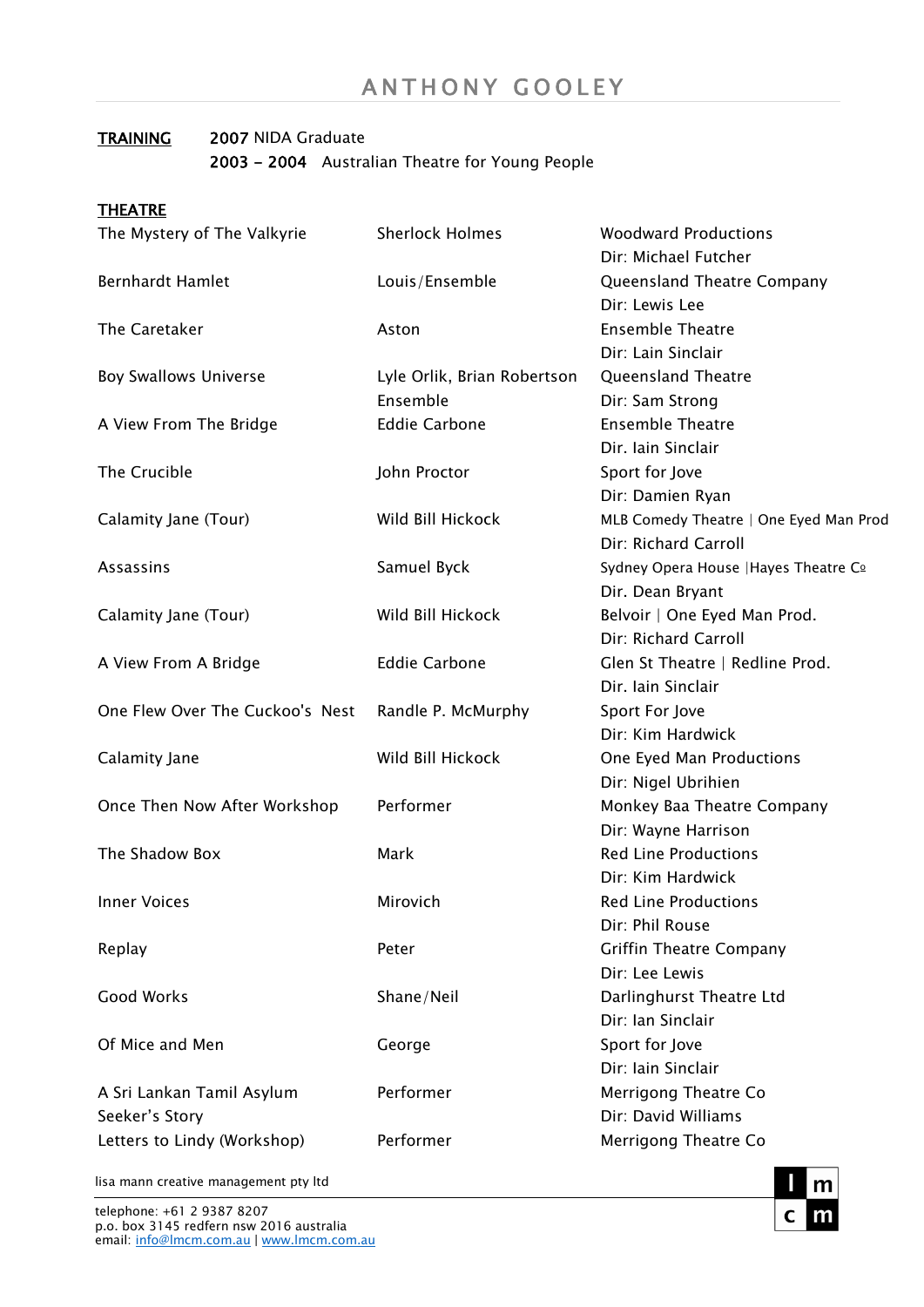# ANTHONY GOOLEY Page | 2

| The Crucible                                                                                     | Reverend John Hale                               | Sport for Jove Theatre<br>Dir: Damien Ryan             |
|--------------------------------------------------------------------------------------------------|--------------------------------------------------|--------------------------------------------------------|
| The Cocktail Party Reading<br>National Scripts Workshop<br>The Nature of War<br>The Book of Life | Alexander Maccolgie Gibbs<br>Various             | Sydney Theatre Company<br>Playwriting Australia        |
| <b>THEATRE (continued)</b>                                                                       |                                                  |                                                        |
| A Doll's House                                                                                   | Nils Krogstad                                    | Sport for Jove Theatre<br>Dir: Adam Cook               |
| <b>Twelfth Night</b>                                                                             | Orsino                                           | Sport for Jove Theatre<br>Dir: Damien Ryan             |
| All My Sons                                                                                      | George Deever                                    | The Eternity Playhouse<br>Dir: Iain Sinclair           |
| The Comedy of Errors                                                                             | Antipholus of Ephesus                            | Sport for Jove Theatre<br>Dir: Terry Karabelas         |
| The Glass Menagerie                                                                              | Tom                                              | State Theatre Co of SA<br>Dir: Adam Cook               |
| The Libertine                                                                                    | Rochester                                        | Darlinghurst Theatre<br>Dir: Damien Ryan               |
| Rope                                                                                             | Granillo                                         | <b>Chester Productions   TRS</b><br>Dir: Iain Sinclair |
| <b>Three Sisters</b>                                                                             | Solyony                                          | Cry Havoc<br>Dir: Kate Revz                            |
| Julius Caesar                                                                                    | <b>Brutus</b>                                    | Cry Havoc<br>Dir: Kate Revz                            |
| Angels in America: Part One:                                                                     |                                                  | <b>Riverside Theatre</b><br>Dir: Alex Galeazzi         |
| Millennium Approaches<br>Tell Sad Stories of the                                                 | Candy                                            | NIDA Directors Season 2008                             |
| Death of Queens<br>Acts of Deceit Between Strangers                                              | Lead                                             | Dir: Dave Harmon<br>VCA 3rd Year Directors Piece       |
| In a Room<br>Death of a Salesman                                                                 | <b>Biff Loman</b>                                | Dir: Gary Abrahams<br><b>Ensemble Theatre Company</b>  |
| <b>NIDA</b>                                                                                      |                                                  | Dir: Sandra Bates                                      |
| Little Hitler's Ode to an Austrian<br>Bentwood                                                   | Chairmaker/Herbie/<br>Reverend George Scagg/Buck | Dir: Jessica Tuckwell                                  |
| A Bright Room Called Day                                                                         | The Devil/Traum/Roland                           | Dir: Anthony Skuse                                     |
| <b>Sweet Charity</b>                                                                             | Herman                                           | Dir: Tony Knight                                       |
| Can't Pay? Won't Pay!                                                                            | Sergeant/Inspector/<br>Undertaker/Old Man        | Dir: Craig Illott                                      |
| Once On This Island                                                                              | Company                                          | Dir: Tony Knight                                       |
| The Lost Echo                                                                                    | Chorus                                           | <b>STC Production</b>                                  |
|                                                                                                  |                                                  | Dir: Barrie Kosky                                      |
| Hamlet                                                                                           | Claudius                                         | Dir: Aubrey Mellor                                     |

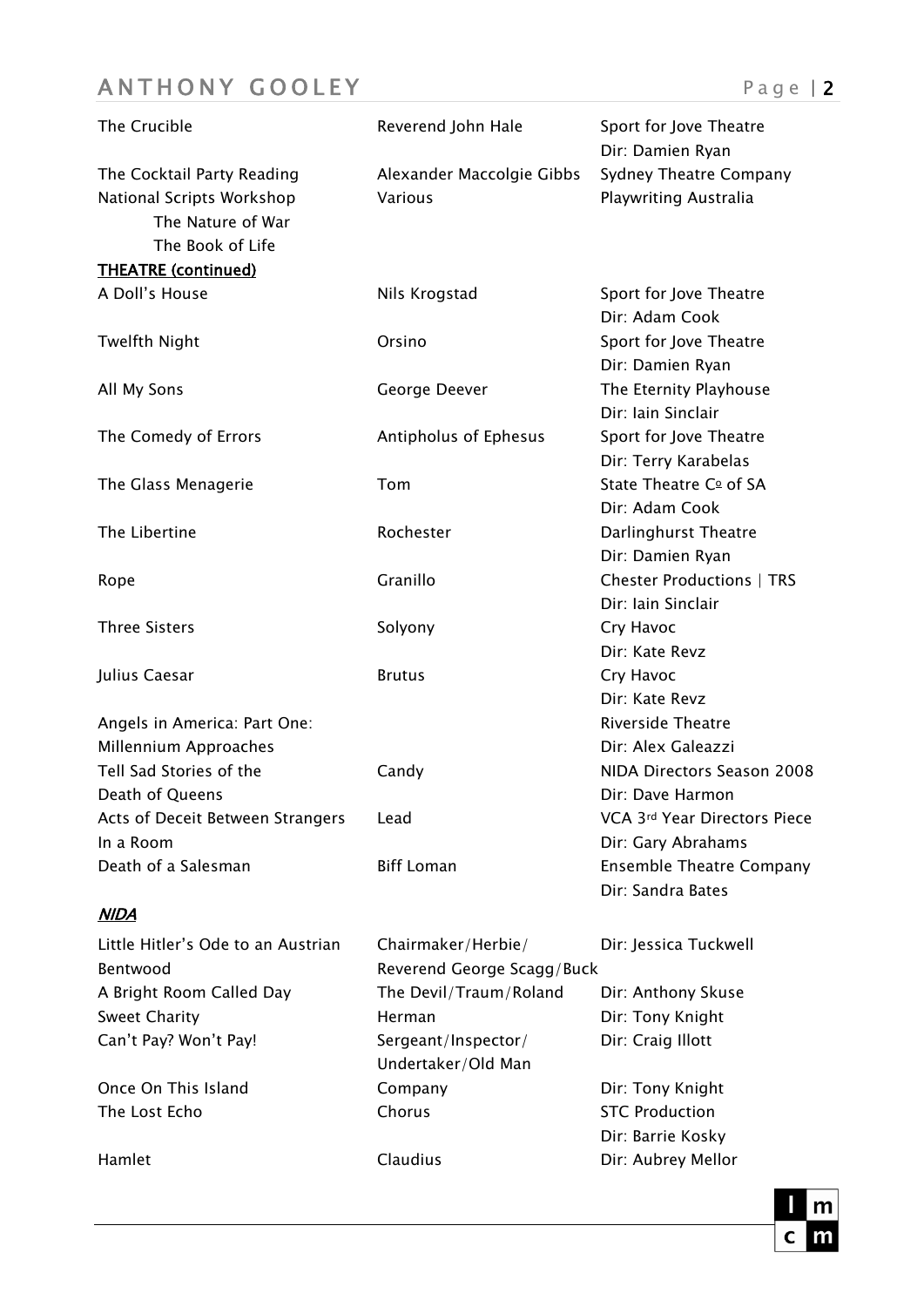## ANTHONY GOOLEY Page | 3

| The Cherry Orchard | Gavev         | Dir: Tony Knight   |
|--------------------|---------------|--------------------|
| Utah Blue          | Mikal Gilmore | Dir: Jessica Symes |
| The Ramayana       | Sugriva       | Dir: Kevin Jackson |

**PRIOR TO NIDA** 

| The Musicians                      | Alex                   | Dir: Tim Jones                      |
|------------------------------------|------------------------|-------------------------------------|
| Puntila & His Man Matti            | Frederick              | Australian Theatre for Young People |
|                                    |                        | Dir: Jo Turner                      |
| <b>Beatrice</b>                    | Todd/Joe/Stanton       | Australian Theatre for Young People |
|                                    |                        | Dir: Tim Jones                      |
| Skate                              | Ray Stone              | Australian Theatre for Young People |
|                                    |                        | Dir: Tim Jones                      |
| <b>TELEVISION</b>                  |                        |                                     |
| <b>Young Rock</b>                  | <b>Customs Officer</b> | Universal                           |
| (series 2)                         |                        | Dir: Jeffrey Walker                 |
| Joe Exotic                         | Stan                   | NBC   Matchbox Pictures             |
|                                    |                        | Dir: Justin Tipping, Natalie Bailey |
| Australia, The Story of Us         | Pompey Elliot          | Essential ATSOU Pty Ltd             |
| Tough Nuts 2                       | Officer Ben Archibald  | The Full Box Pty Ltd                |
| Underbelly III                     | <b>Marty Ludlow</b>    | UB III Pty Ltd                      |
| Packed to the Rafters (series 1&2) | Owen Matheson          | Seven Network (Ops) Ltd             |
| Home & Away                        | Inspector              | Seven Network (Ops) Ltd             |
| Satisfaction                       | Noel                   | <b>Satisfaction Productions</b>     |
| (Series 2)                         |                        | Dir: Paul Maloney                   |
| <b>FILM</b>                        |                        |                                     |
| <b>Buckley's Chance</b>            | Oscar                  | <b>Blacklab Entertainment</b>       |
|                                    |                        | Dir: Tim J Brown                    |
| <b>Untitled Survivor</b>           | Performer              | <b>AFTRS</b>                        |
|                                    |                        | Dir: Jeremy Cassar                  |
| <b>Grad Cert in Directing</b>      | Performer              | <b>AFTRS</b>                        |
| Fundamentals (workshop)            |                        | Dir: Amy Wang                       |
| <b>WEB SERIES</b>                  |                        |                                     |
| <b>Sheilas</b>                     | Nazi Officer           | <b>Giant Dwarf</b>                  |
|                                    |                        | Dir. Hannah Reilly                  |

#### **FILM CLIPS**

Chase That Feeling - Hilltop Hoods

#### CORPORATE: